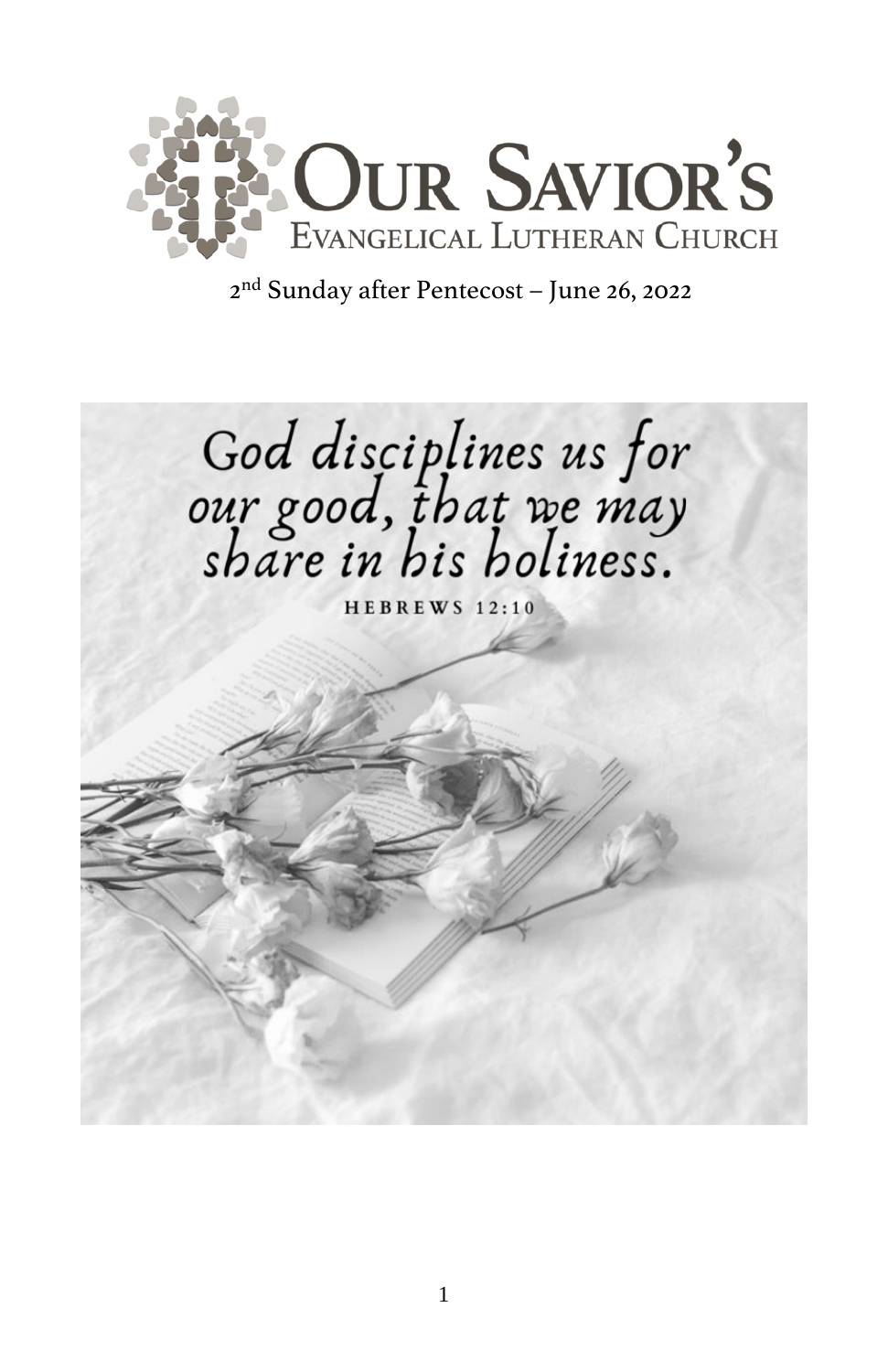#### **Welcome to Worship!**

Fathers may be one of the most influential people in our lives, whether for good or bad. An important job that God has given fathers is to instruct their children, especially for Christian fathers to instruct their children in faith. We also see in Scripture that we share one Heavenly Father, who disciplines and guides us all with the training he gives in life and in his Holy Scriptures!

#### **Our Communion Practice**

In the Sacrament of Holy Communion, we express unity with our Savior and those who share our faith and stand on the teachings of God's Word. Therefore, we invite to our altar those who are members of Our Savior's or members of the WELS/ELS. Visitors who wish to commune are asked to speak to a pastor before the service begins.

#### **Prayer Before Communing**

Lord Jesus, you have invited me to come and receive your holy Sacrament. I believe that in the bread and wine you give me your true body and blood to eat and drink. Forgive my sins and nourish my faith through this precious meal. I long for the comfort that comes with your promises; I yearn for the assurance of your faithful love. Bless me now as I receive you by faith.

#### **Prayer After Communing**

Thank you, dear Savior, for nourishing my faith with the Sacrament of your body and blood. Lift my heart with your forgiveness, renew my confidence in your grace, empower my love for others, and lead me to long for the eternal banquet of heaven.

#### **Serving You in Worship**

- Minister Vicar Sam Helwig
- Organist Marie Kurth
- Ushers Rick & Karen Leopold *(Next Sunday – Dan & Carrie Stelzer)*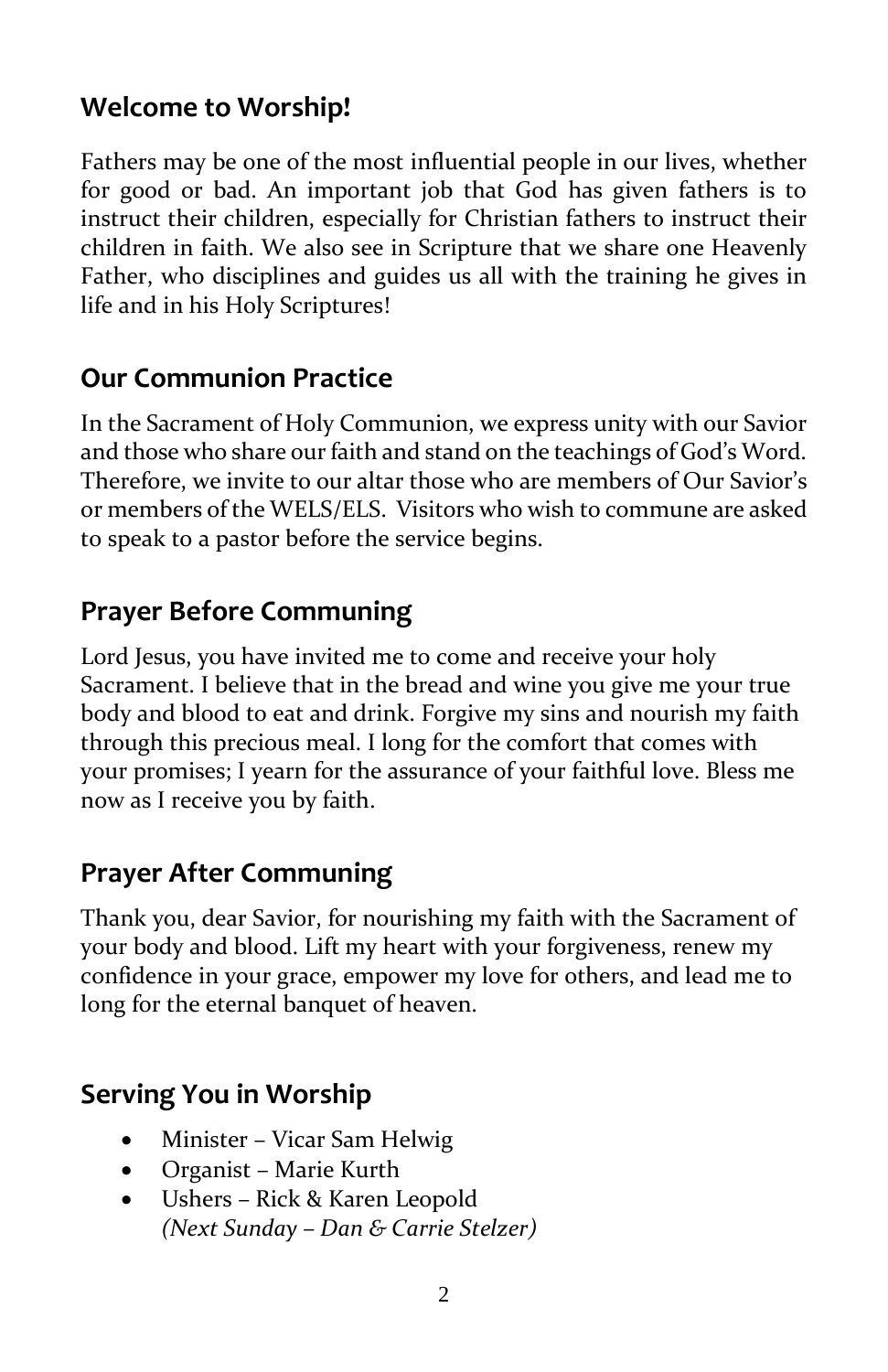# **Our Worship**

**Opening Hymn Old CW 504** *Bless Our Loved Ones, Holy Father*

- 1 Bless our loved ones, Holy Father; Hear our anxious prayer; By your mercy keep them always In your care.
- 2 Jesus, Savior, let your presence Be their light and guide; Keep, oh, keep them in their weakness At your side.
- 3 When in sorrow, when in danger, When in loneliness, In your love look down and comfort Their distress.
- 4 May the joy of your salvation Be their strength and stay! May they love and may they praise you Day by day!
- 5 Holy Spirit, let your teaching Sanctify their life; Send your grace that they may conquer In the strife.
- 6 Father, Son, and Holy Spirit, God forever true, Bless them, guide them, save them, keep them Close to you.

Text: Isabella S. Stephenson, 1843–90, alt.

#### *Stand*

In the name of the Father and of the  $+$  Son and of the Holy Spirit. **Amen.**

#### **Confession**

We have come into the presence of God, who created us to love and to serve him as his dear children. But we have disobeyed him and deserve only his wrath and punishment. Therefore, let us confess our sins to him and plead for his mercy.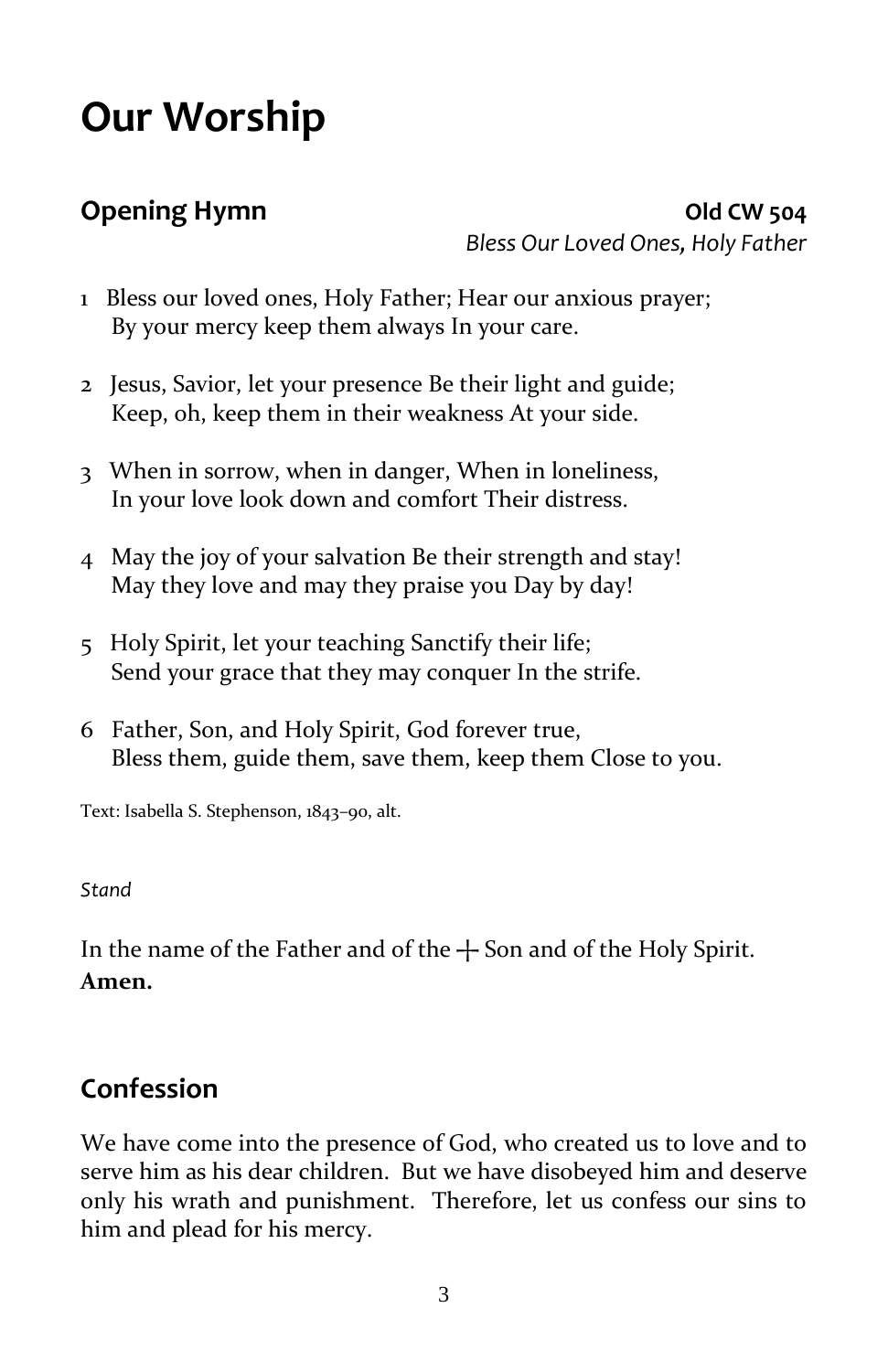**Merciful Father in heaven, I am altogether sinful from birth. In countless ways I have sinned against you and do not deserve to be called your child. But trusting in Jesus, my Savior, I pray: Have mercy on me according to your unfailing love. Cleanse me from my sin, and take away my guilt.**

God, our heavenly Father, has forgiven all your sins. By the perfect life and innocent death of our Lord Jesus Christ, he has removed your guilt forever. You are his own dear child. May God give you strength to live according to his will.

**Amen.** 

#### **Prayer & Praise**

In the peace of forgiveness, let us praise the Lord.

**Father most holy, merciful, and tender; Jesus, our Savior, with the Father reigning; Spirit of comfort, Advocate, Defender, Light never waning;**

**To the all-ruling triune God be glory, Highest and greatest, over all exalted; We, too, would praise you, giving honor to you Now and forever.**

*-- Old CW 191 vs. 1 & 4*

Almighty God, our heavenly Father, we commend to your care all the homes where your people live. Fill them with faith, virtue, knowledge, moderation, patience, and godliness. Bind together in enduring affection those who have become one in marriage. Let children and parents have full respect and affection for one another; through Jesus Christ our Lord.

**Amen.**

*Be seated*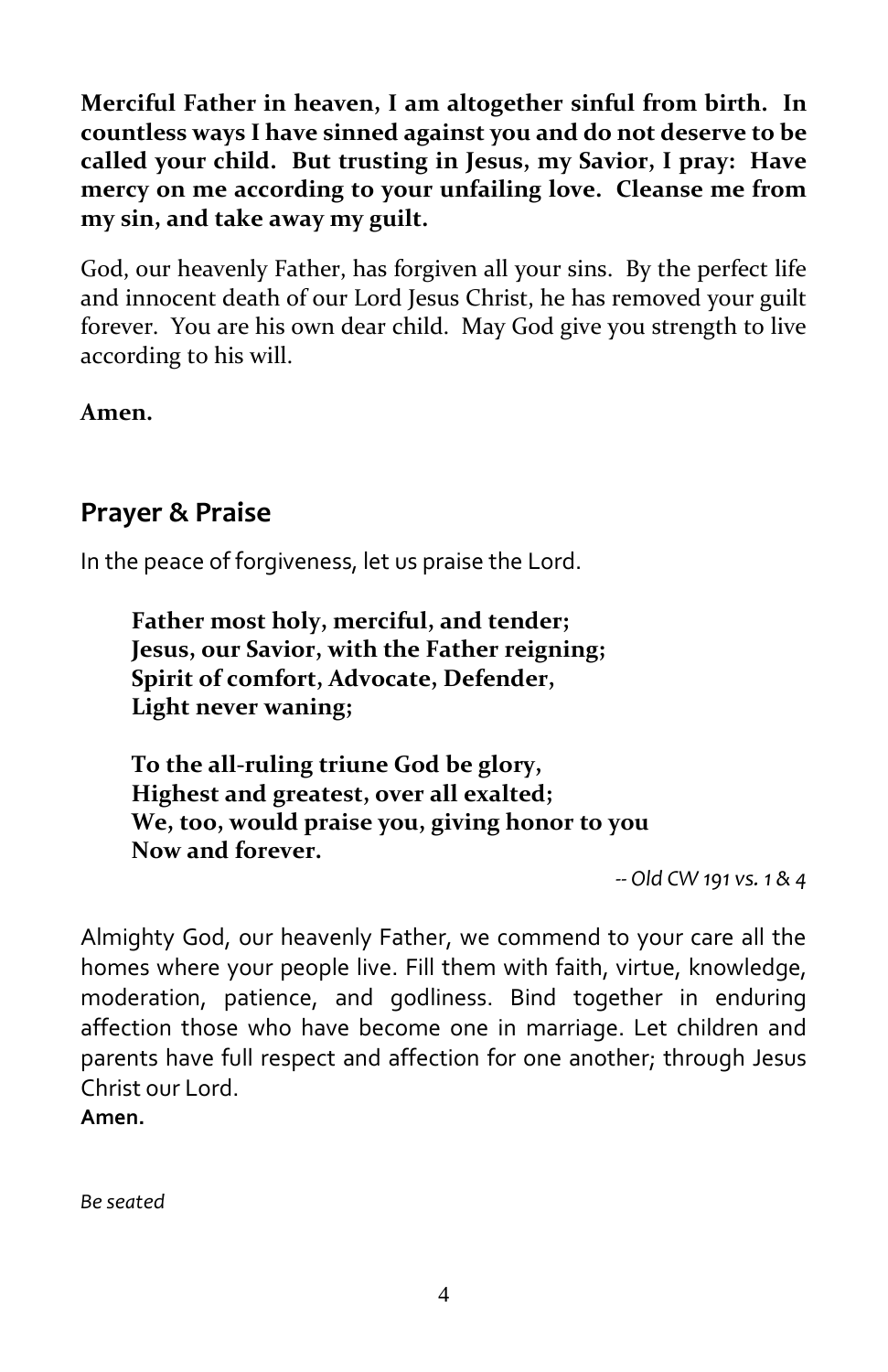## <sup>20</sup>My son, keep your father's commands, and do not forsake your

mother's teachings. <sup>21</sup>Fasten them permanently to your heart, and tie them around your neck. <sup>22</sup>When you walk around, they will lead you. When you lie down, they will stand guard over you. When you wake up, they will converse with you, <sup>23</sup>because a command is a lamp, teaching is a light, and the warnings given by discipline are a road to life.

**First Reading Proverbs 6:20–23**

#### **Psalm of the Day** *Psalm 145*

I will exalt you, my God, the King, and I will bless your name forever and ever.

#### **Every day I will bless you, and I will praise your name forever and ever.**

Great is the LORD and worthy of great praise, and there are no limits to the extent of his greatness.

#### **One generation will praise your deeds to another, and they will declare your mighty acts.**

I will contemplate the glorious splendor of your majesty and the accounts of your wonderful works.

#### **Then they will speak about the power of your awesome works, and I will tell about your great deeds.**

The LORD is gracious and compassionate, slow to anger and great in mercy.

#### **The LORD is good to all. His compassion extends over all he has made.**

Everyone you have made will thank you, O LORD, they will tell about the glory of your kingdom, and they will speak about your might,

#### **to make known his might to the children of Adam, to make known the glorious splendor of his kingdom.**

# **The Word**

*Keep your father's commands*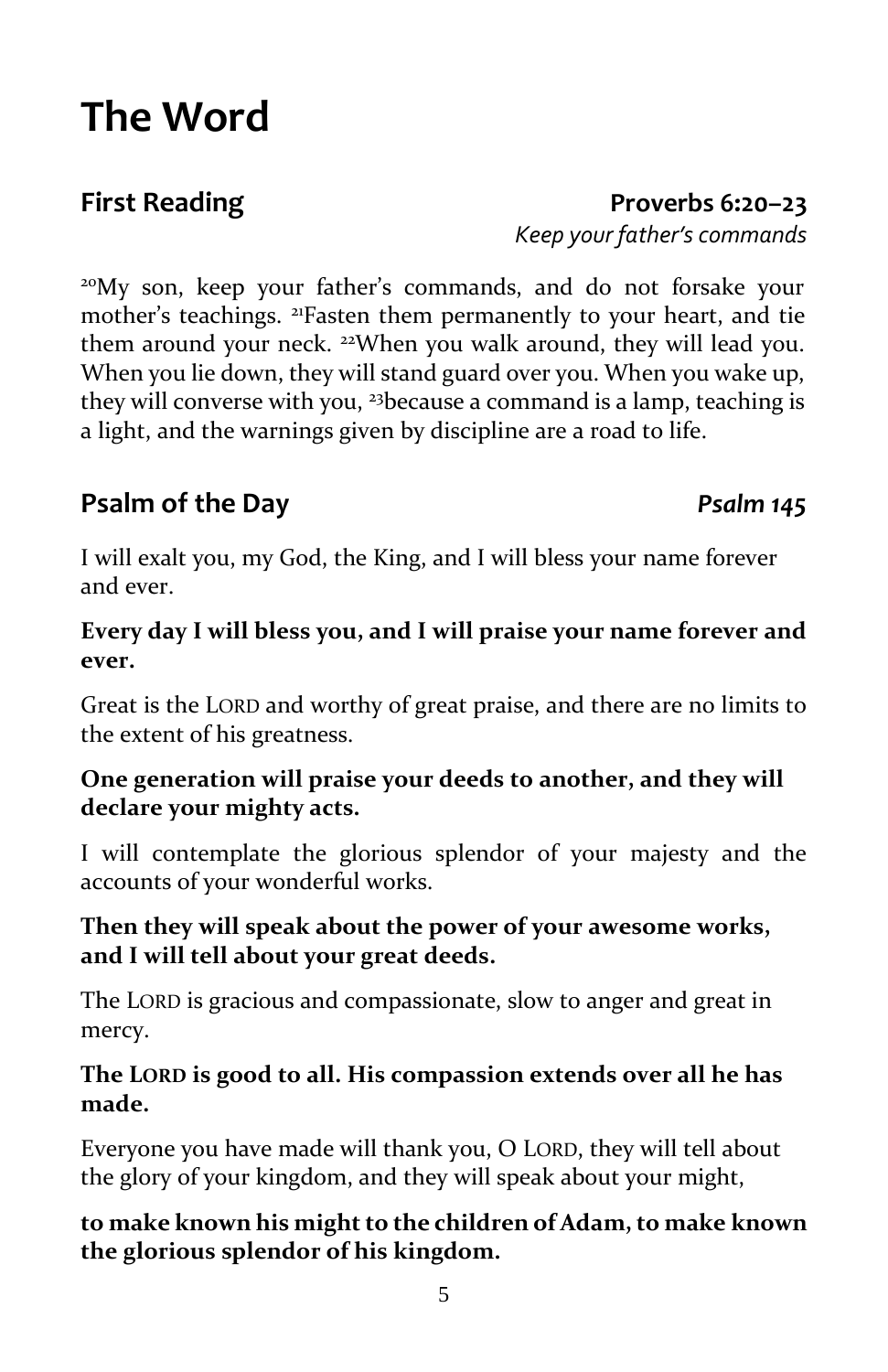#### **Second Reading Hebrews 12:7–13**

*God disciplines us for our good*

<sup>7</sup>Endure suffering as discipline. God is dealing with you as sons. Is there a son whose father does not discipline him? <sup>8</sup>If you are not disciplined (and all of us have received it), then you are illegitimate children and not sons. <sup>9</sup> In addition, we have earthly fathers who disciplined us, and we respected them. Should we not submit even more to the Father of the spirits and live? <sup>10</sup>They disciplined us for a little while, according to what seemed best to them, but God disciplines us for our good, so that we may have a share in his holiness. "No discipline seems pleasant when it is happening, but painful, yet later it yields a peaceful harvest of righteousness for those who have been trained by it.

<sup>12</sup>Therefore strengthen your weak hands and feeble knees,  $\frac{13}{2}$  and make straight paths for your feet, so that what is lame may not be dislocated but rather healed.

*Stand*



Tune: © 2021 Northwestern Publishing House. Used by permission: OneLicense no. 716671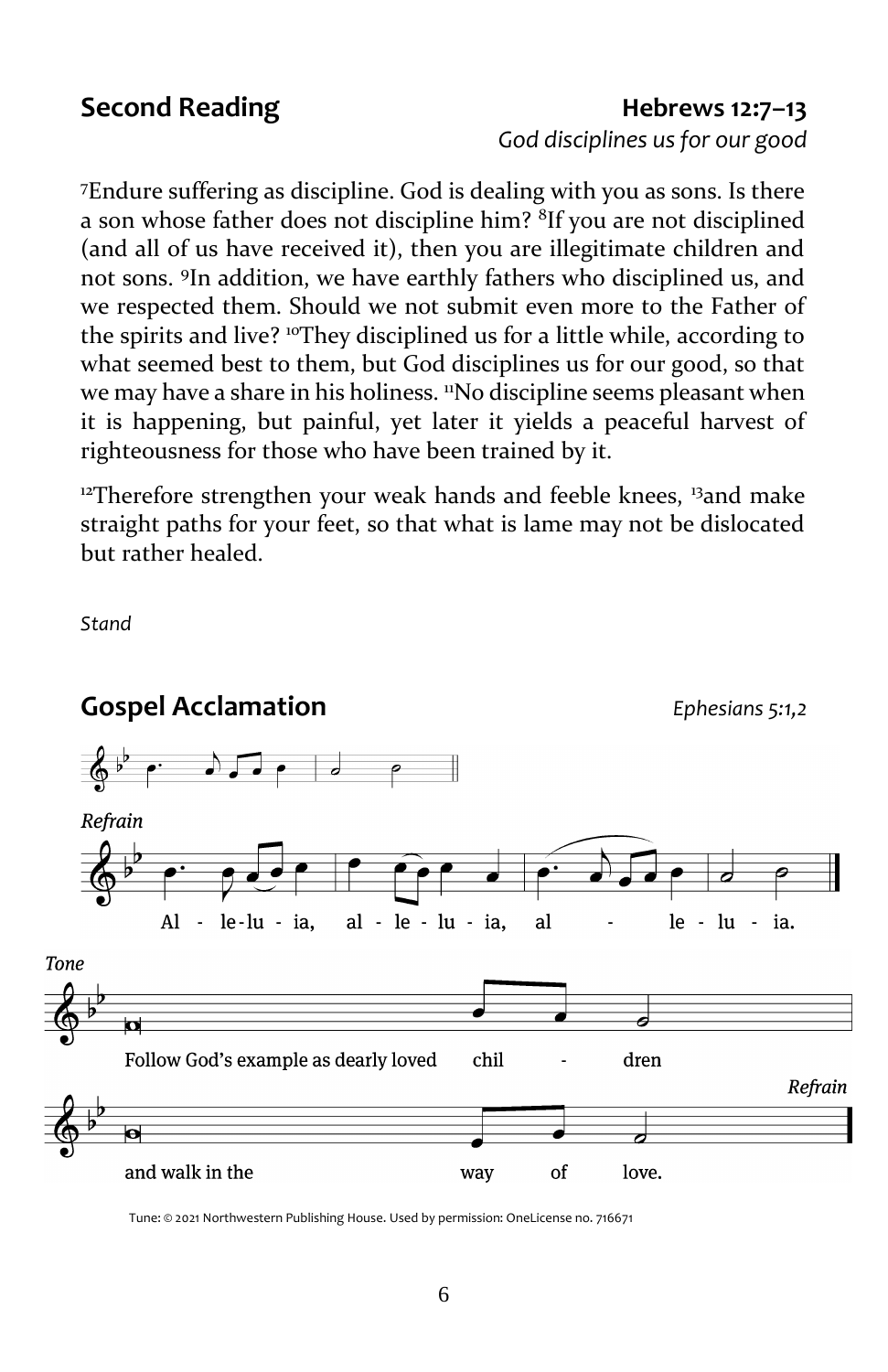#### 7

<sup>13</sup>After the Wise Men were gone, an angel of the Lord suddenly appeared to Joseph in a dream. He said, "Get up, take the child and his mother, and flee to Egypt. Stay there until I tell you, because Herod will search for the child in order to kill him." <sup>14</sup>Joseph got up, took the child and his mother during the night, and left for Egypt. <sup>15</sup>He stayed there until the death of Herod. This happened to fulfill what was spoken by the Lord through the prophet: "Out of Egypt I called my son."

The Gospel of the Lord. **Praise be to you, O Christ!**

*Be seated*

### **Children's Message**

#### **Hymn of the Day CW 761**

- 1 Our Father, by whose name all fatherhood is known, in love divine you claim each fam'ly as your own. Bless mothers, fathers, guarding well, with constant love as sentinel, the homes in which your people dwell.
- 2 O Christ, yourself a child within an earthly home, with heart still undefiled you did to manhood come. Our children bless in ev'ry place that they may all behold your face and, knowing you, may grow in grace.
- 3 O Holy Spirit, bind our hearts in unity, and teach us how to find the love from self set free. In all our hearts such love increase that ev'ry home by this release may be the dwelling place of peace.

#### **Gospel Matthew 2:13–15**

*Joseph protected Jesus*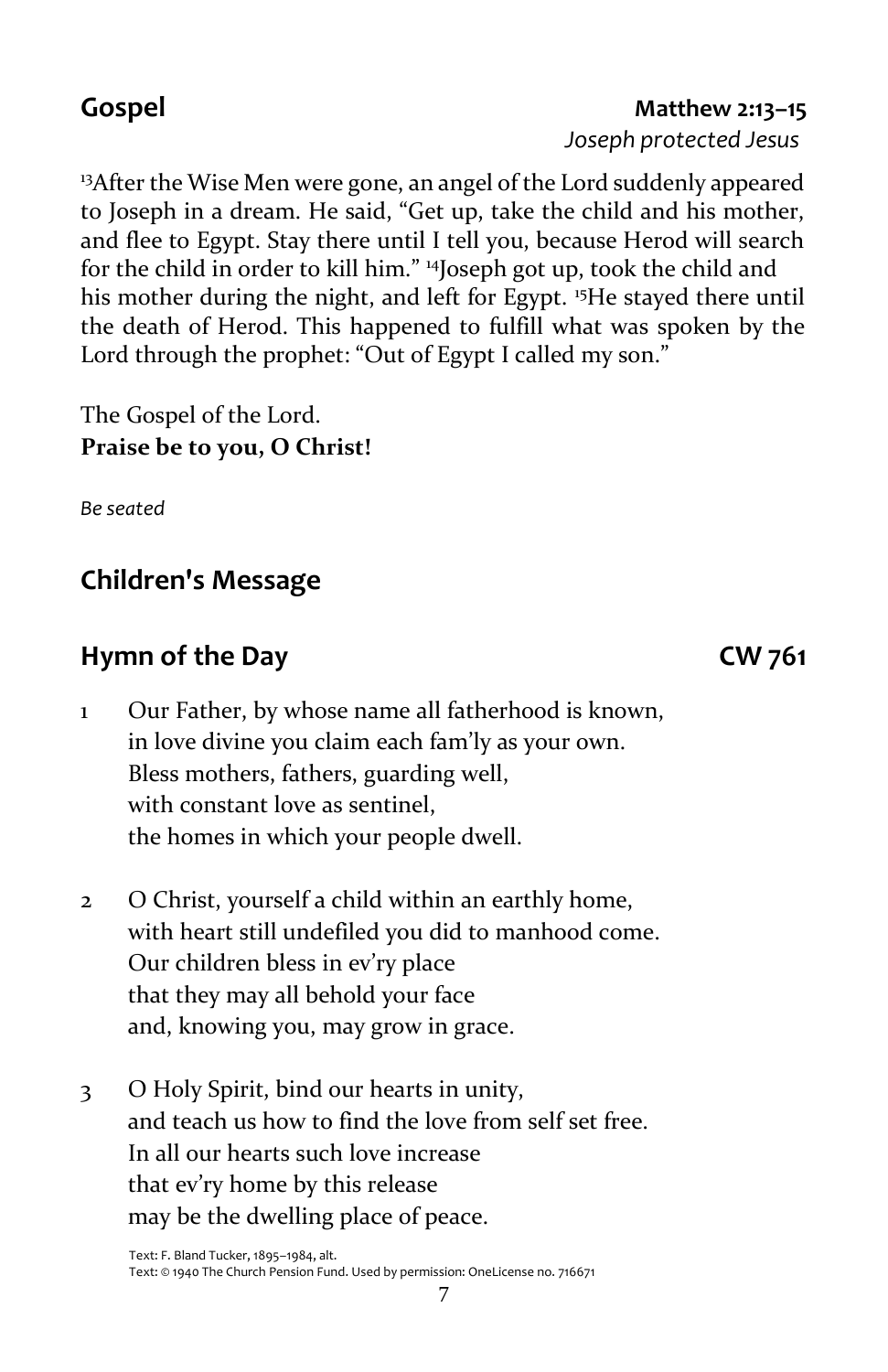### *Endure Discipline*

*Stand*

**Nicene Creed**

**We believe in one God, the Father, the Almighty, maker of heaven and earth, of all that is, seen and unseen.**

**We believe in one Lord, Jesus Christ, the only Son of God, eternally begotten of the Father, God from God, Light from Light, true God from true God, begotten, not made, of one being with the Father. Through him all things were made. For us and for our salvation, he came down from heaven, was incarnate of the Holy Spirit and the Virgin Mary, and became truly human. For our sake he was crucified under Pontius Pilate. He suffered death and was buried. On the third day he rose again in accordance with the Scriptures. He ascended into heaven and is seated at the right hand of the Father. He will come again in glory to judge the living and the dead, and his kingdom will have no end.**

**We believe in the Holy Spirit, the Lord, the giver of life, who proceeds from the Father and the Son, who in unity with the Father and the Son is worshiped and glorified, who has spoken through the prophets. We believe in one holy Christian and apostolic Church. We acknowledge one baptism for the forgiveness of sins. We look for the resurrection of the dead and the life of the world to come. Amen.**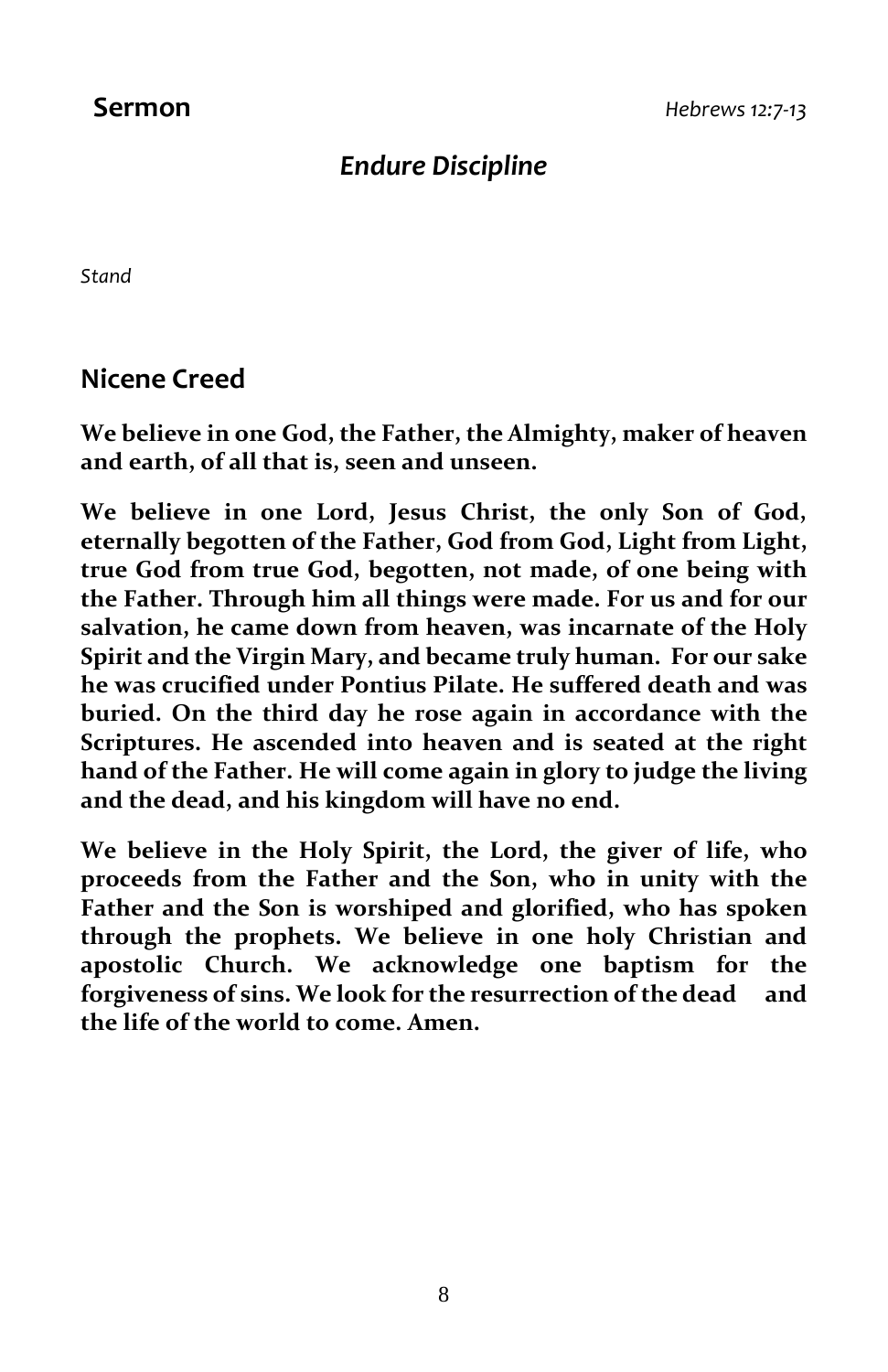### **Prayer of the Church**

Dear Heavenly Father, you created Adam and Eve for each other and gave them children. We praise you for blessing us and all people through our families.

#### **We thank you for protection, shelter, food, clothing, love, guidance, education, and especially the opportunity to share with one another the true and saving faith.**

We remember our sins of anger, grudges, violence, disobedience, harsh words, and unloving actions toward other members of our families.

#### **We are ashamed of these sins. We beg forgiveness for Jesus' sake.**

Give us patience, understanding, and love in all family interactions. Give us joy and delight in our homes and relationships.

#### **Help fathers and mothers provide not only for the physical and material needs of their children but also for their emotional and spiritual needs.**

Lead our government officials to consider the needs of children in all laws that they pass and enforce. Bless the efforts of churches, relatives, and friends as they encourage and support families.

#### **Help us show love to the elderly and concern for their needs.**

*Special prayers and intercession may follow.*

We thank you for making us members of your family of believers through Baptism.

#### **Help us live as your children, secure in your love. In Jesus' name we pray. Amen.**

*Be seated*

### **Offering & Friendship Register**

*Members of Our Savior's give generous and free will gifts to honor the Lord and support our ministry of the gospel. Guests are welcome to give but should not feel obligated to do so. As the offering is gathered, please sign the Friendship Register which is located at the end (center aisle ) of each pew.*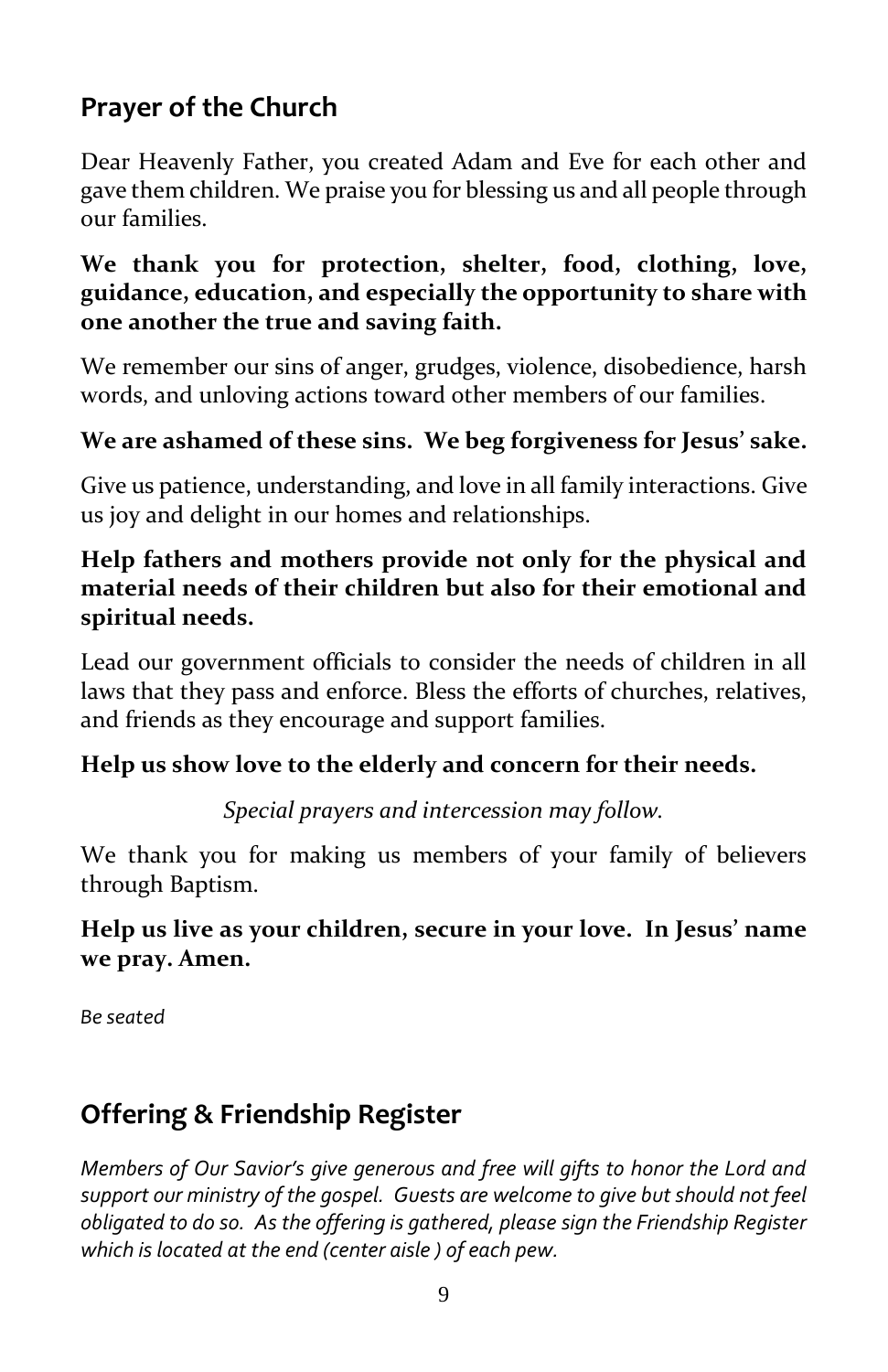# **The Sacrament**

The Lord be with you. **And also with you.**

Lift up your hearts. **We lift them up to the Lord.**

#### Let us give thanks to the Lord our God. **It is right to give him thanks and praise.**

It is truly good and right that we should at all times and in all places give you thanks, O Lord, holy Father, almighty and everlasting God, through Jesus Christ our Lord, who promised that wherever two or three come together in his name, there he is with them to shepherd his flock until he comes again in glory. Therefore, with all the saints on earth and hosts of heaven, we praise your holy name and join their glorious song:

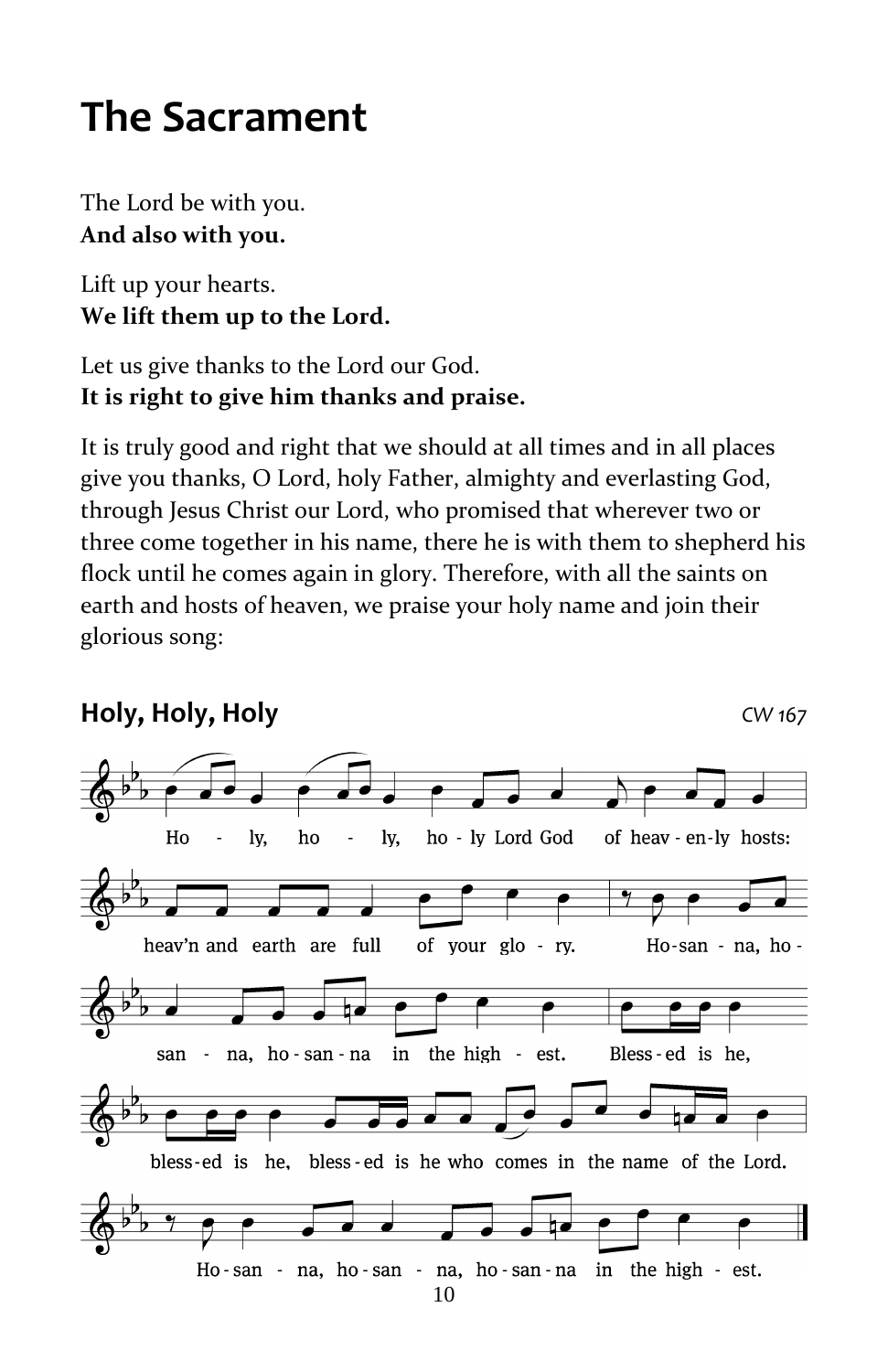### **Prayer of Thanksgiving**

Blessed are you, O Lord of heaven and earth. We praise and thank you for sending your Son, Jesus Christ, and we remember the great acts of love through which he has ransomed us from sin, death, and the devil's power.

 By his incarnation, he became one with us. By his perfect life, he fulfilled your holy will. By his innocent death, he overcame hell. By his rising from the grave, he opened heaven.

Invited by your grace and instructed by your Word, we approach your table with repentant and joyful hearts. Strengthen us through Christ's body and blood, and preserve us in the true faith until we feast with him and all his ransomed people in glory everlasting. **Amen.**

#### **Lord's Prayer**

**Our Father, who art in heaven, hallowed be thy name, thy kingdom come, thy will be done on earth as it is in heaven. Give us this day our daily bread; and forgive us our trespasses, as we forgive those who trespass against us; and lead us not into temptation, but deliver us from evil. For thine is the kingdom and the power and the glory forever and ever. Amen.**

#### **Words of Institution**

Our Lord Jesus Christ, on the night he was betrayed, took bread; and when he had given thanks, he broke it and gave it to his disciples, saying, "Take and eat; this is my  $+$  body, which is given for you. Do this in remembrance of me."

Then he took the cup, gave thanks, and gave it to them, saying, "Drink from it, all of you; this is my  $+$  blood of the new covenant, which is poured out for you for the forgiveness of sins. Do this, whenever you drink it, in remembrance of me."

The peace of the Lord be with you always. **Amen.**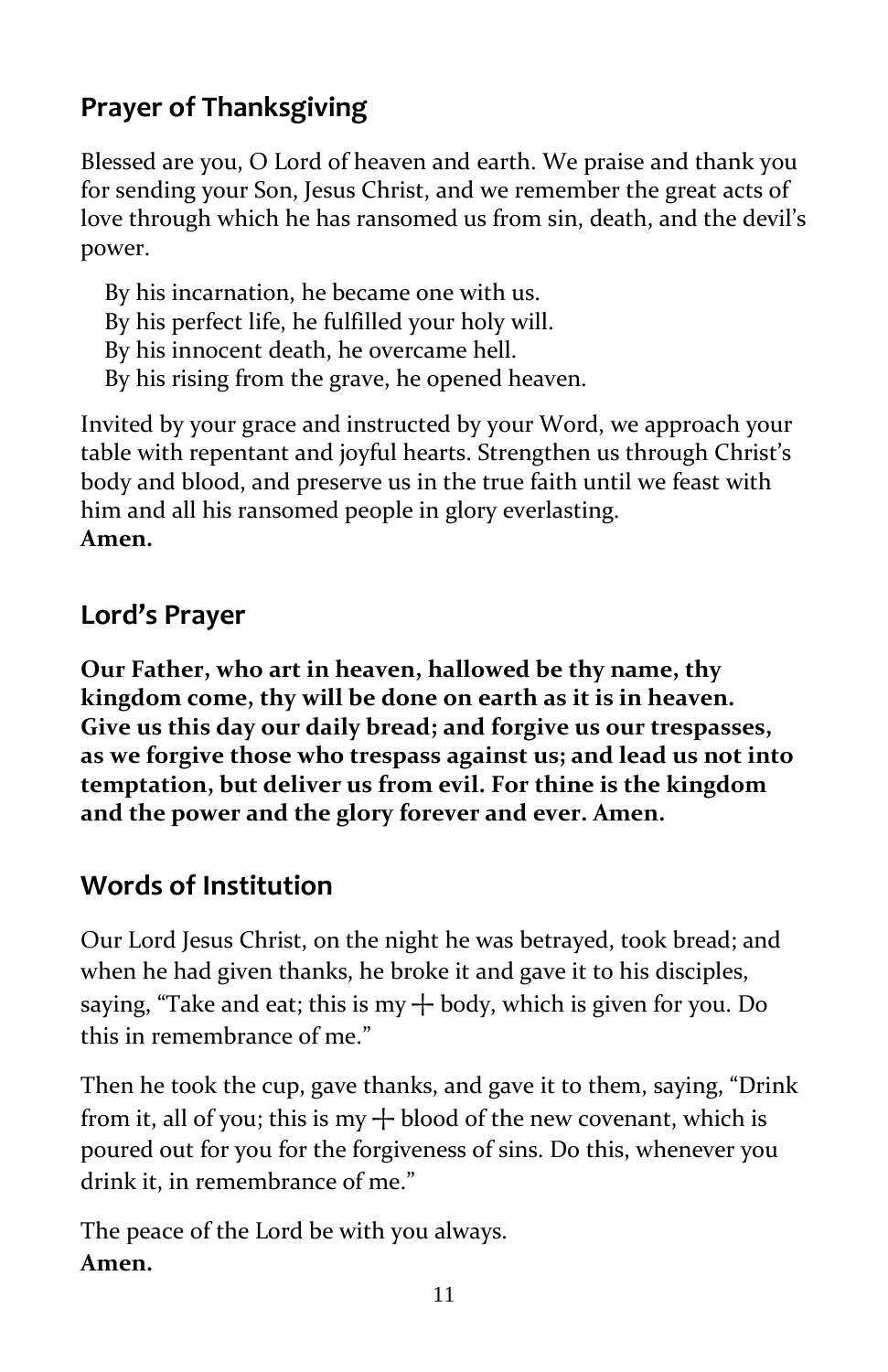**O Christ, Lamb of God** *CW 169*



*Be seated*

#### **Distribution**

#### **CW 589 Creator Spirit, by Whose Aid**

- 1 Creator Spirit, by whose aid the world's foundations first were laid, come, visit ev'ry humble mind; come, pour your joys on humankind. From sin and sorrow set us free; may we your living temples be.
- 2 O Source of light, our Counselor, the Father's help to us assure. Come down, as promised, with your fire, and hearts with heav'nly love inspire. Your sacred, healing message bring to sanctify us when we sing.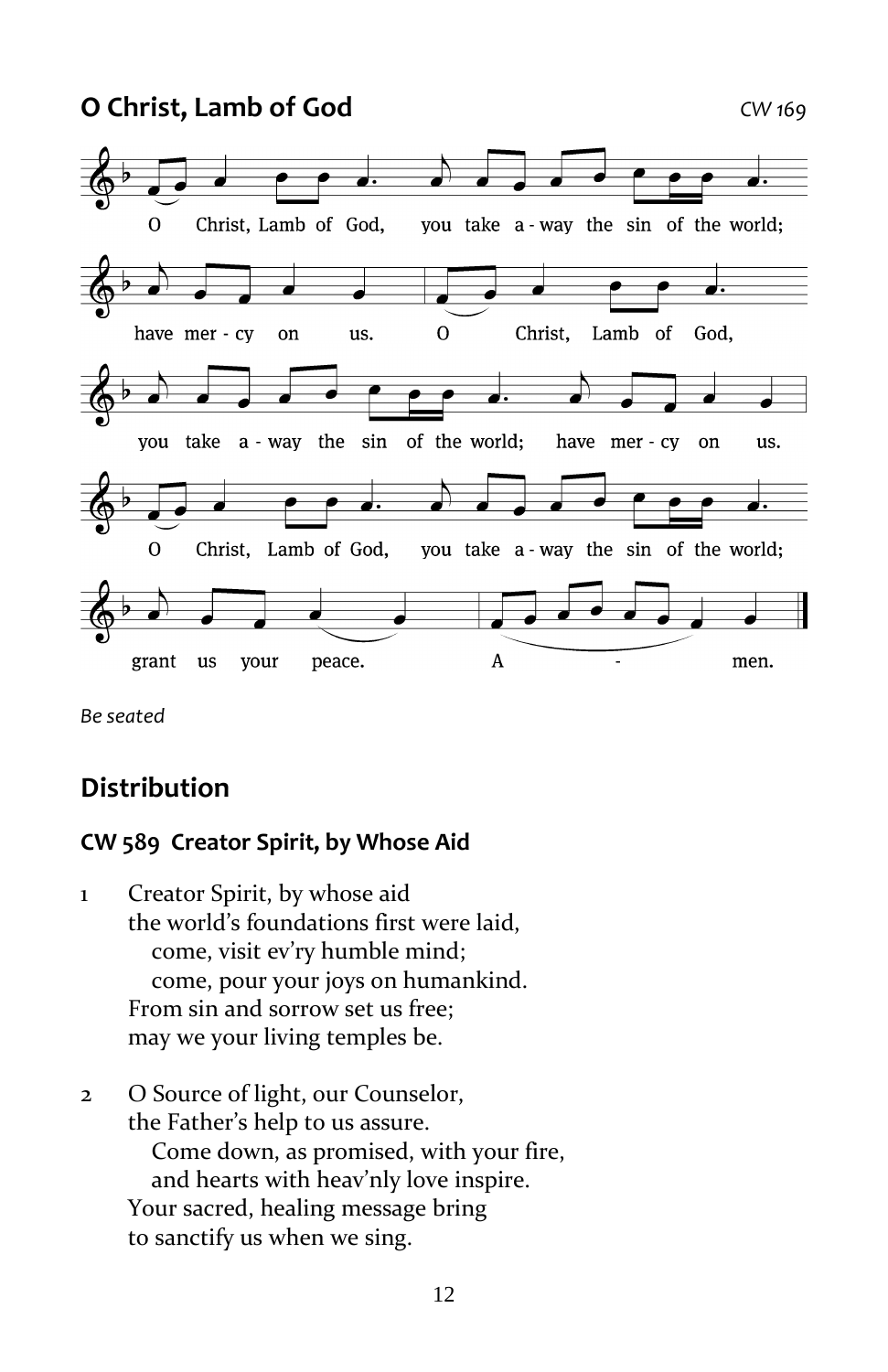- 3 Giver of grace, descend from high in answer to our earnest cry. Help us eternal truths receive and practice all that we believe. Give us your wisdom that we see the glory of the Trinity.
- 4 Immortal honor, endless fame, attend th'@almighty Father's name; the Savior-Son be glorified, who for all humankind has died; and equal adoration rise to you, O Spirit, in the skies.

Text: attr. Rhabanus Maurus, 776–856, abr. Text: Public domain

#### **CW 760 Oh, Blest the House, Whate'er Befall**

- 1 Oh, blest the house, whate'er befall, where Jesus Christ is all in all! A home that is not wholly his how sad and poor and dark it is!
- 2 Oh, blest that house where faith is found and all in hope and love abound; they trust their God and serve him still and do in all his holy will.
- 3 Oh, blest the parents who give heed unto their children's foremost need and weary not of care or cost. May none to them and heav'n be lost!
- 4 Blest such a house, it prospers well; in peace and joy the parents dwell, and in their children's lives is shown how richly God can bless his own.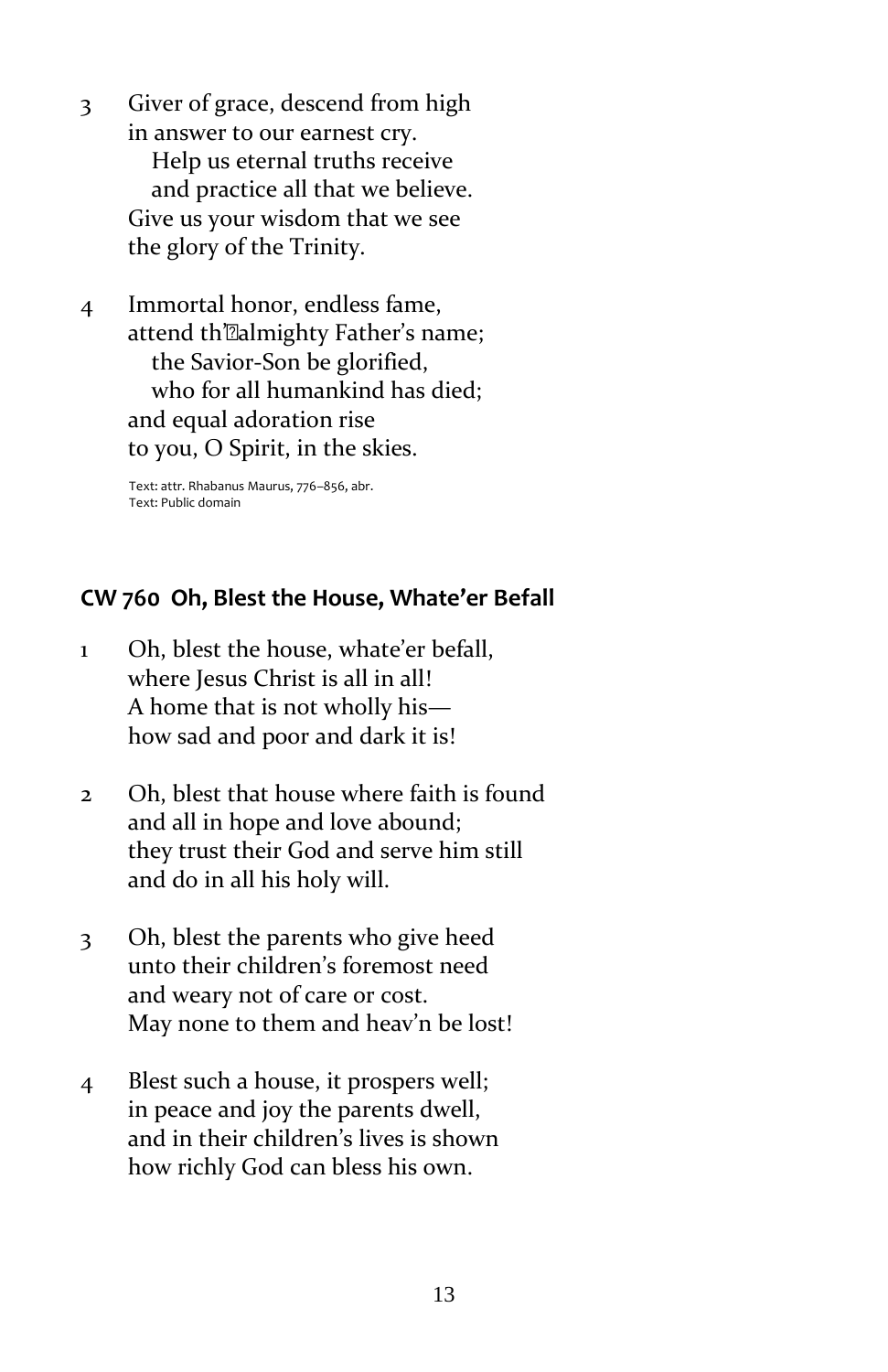#### 5 Then here will I and mine today a solemn promise make and say: though all the world forsake his Word, I and my house will serve the Lord!

Text: Christoph C. L. von Pfeil, 1712–1784, abr.; (sts. 1–2, 4–5): tr. Catherine Winkworth, 1827–1878, alt.; (st. 3): tr. Evangelical Lutheran Hymnal, 1880, alt. Text: Public domain

*Stand*

#### Give thanks to the Lord, for he is good; **his mercy endures forever.**

Whenever we eat this bread and drink this cup, **we proclaim the Lord's death until he comes.**

We give thanks, almighty God, that you have refreshed us with this saving gift. We pray that through it you will strengthen our faith in you and increase our love for one another. We ask this in the name of Jesus Christ our Lord, who lives and reigns with you and the Holy Spirit, one God, now and forever. **Amen.**

### **Blessing**

Members of God's family, go in peace. Live in harmony with one another. Serve the Lord with gladness.

> The Lord bless you and keep you. The Lord make his face shine on you and be gracious to you. The Lord look on you with favor and **†** give you peace.

#### **Amen.**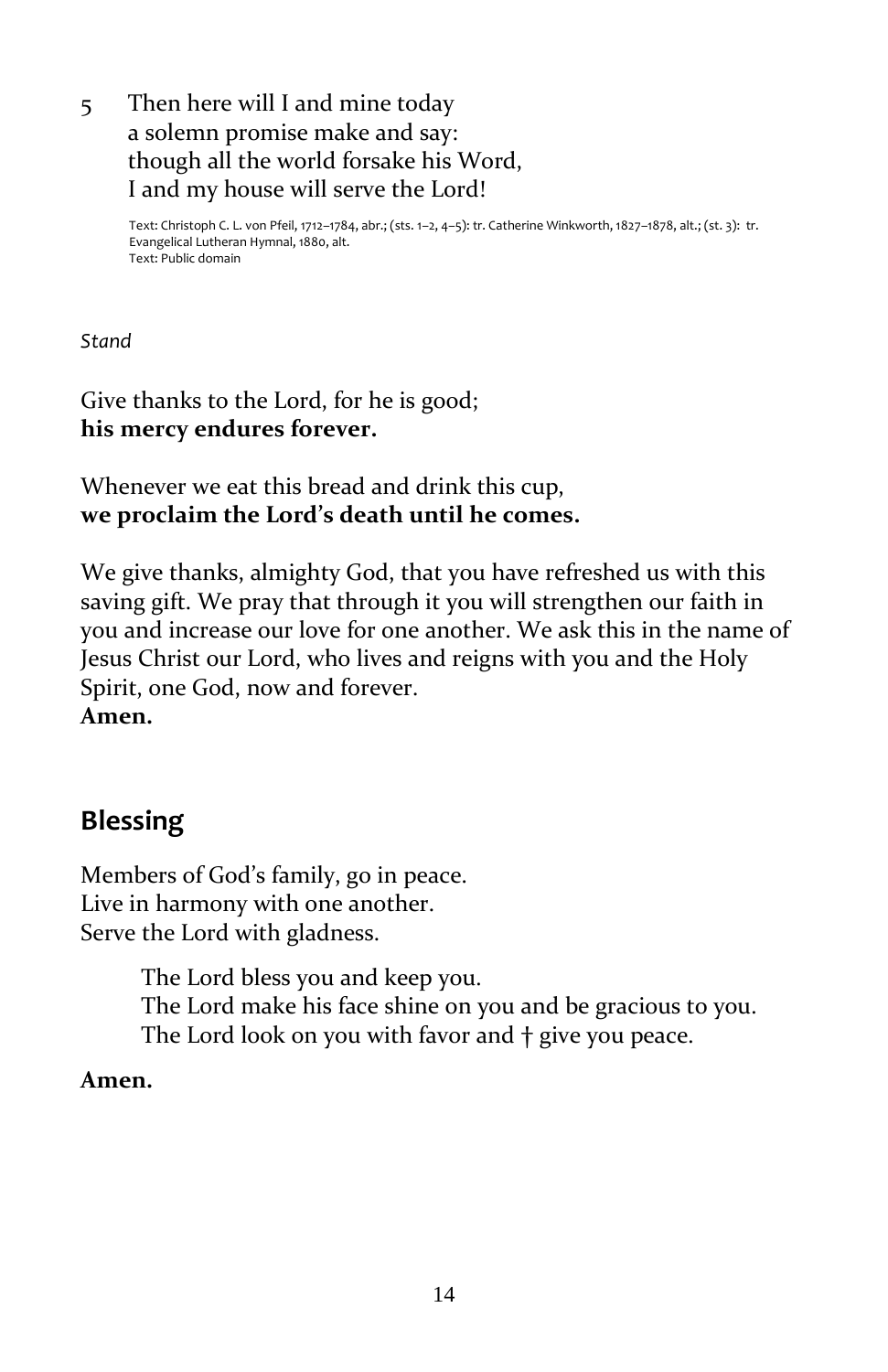#### **Closing Hymn CW 930**

- 1 Go, my children, with my blessing, never alone. Waking, sleeping, I am with you; you are my own. In my love's baptismal river I have made you mine forever. Go, my children, with my blessing, you are my own.
- 2 Go, my children, sins forgiven, at peace and pure. Here you learned how much I love you, what I can cure. Here you heard my dear Son's story; here you touched him, saw his glory. Go, my children, sins forgiven, at peace and pure.
- 3 Go, my children, fed and nourished, closer to me; grow in love and love by serving, joyful and free. Here my Spirit's power filled you; here his tender comfort stilled you. Go, my children, fed and nourished, joyful and free.
- 4 I the Lord will bless and keep you and give you peace; I the Lord will smile upon you and give you peace; I the Lord will be your Father, Savior, Comforter, and Brother. Go, my children; I will keep you and give you peace.

Text: Jaroslav J. Vajda, 1919–2008 Text: © 1983 Concordia Publishing House. Used by permission: OneLicense no. 716671

> *Thank you for worshiping with us! May God richly bless your week.*

\_\_\_\_\_\_\_\_\_\_\_\_\_\_\_\_\_\_\_\_\_\_\_\_\_\_\_\_\_\_\_\_\_\_\_\_\_\_\_\_\_\_\_\_\_\_\_\_\_\_\_\_\_\_\_\_\_\_\_\_\_\_\_\_\_\_\_\_\_\_\_\_\_\_\_\_\_

*\_\_\_\_\_\_\_\_\_\_\_\_\_\_\_\_\_\_\_\_\_\_\_\_\_\_\_\_\_\_\_\_\_\_\_\_\_\_\_\_\_\_\_\_\_\_\_\_\_\_\_\_*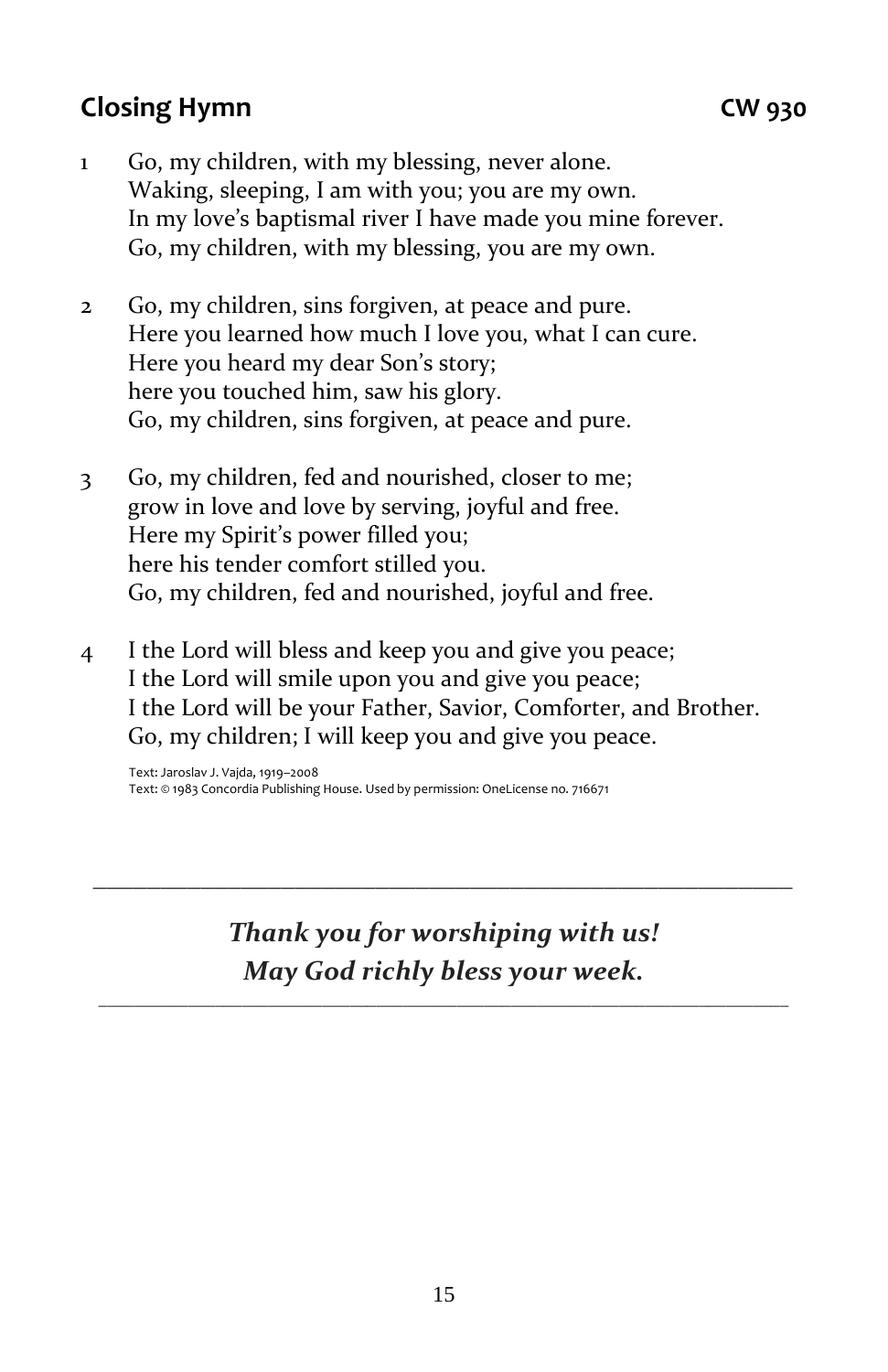| This Week's Opportunities for Growing in Christ |         |                        |  |  |  |
|-------------------------------------------------|---------|------------------------|--|--|--|
| <b>Today</b>                                    | 9:00 AM | Worship with Communion |  |  |  |
| Sunday 7/3                                      | 9:00 AM | Worship                |  |  |  |

#### **Serving the Pastoral Vacancy / Vacation contact**

Pastor Jeff Mahnke from St Peter Lutheran Church is serving as Our Savior's vacancy pastor. Should you need his pastoral guidance and service, call / text him anytime at 715.297.0132. His email address is [pastorm@mysaintpeter.org.](mailto:pastorm@mysaintpeter.org) Please note that Pastor Mahnke will be on a family vacation this week in Door County. If you need pastoral service, please call Vicar Helwig at 262.202.2319.

#### **Volunteer Opportunity: Wausau 150th Year Celebration**

On Saturday, July 23<sup>rd</sup>, the Wausau 150<sup>th</sup> year Celebration will be held. There will be a parade that will end at Marathon Park, plus live music and throw back games. We will run one of these games from 1:00 PM to approximately 8:00 PM. We're looking for members of the congregation who would like to volunteer for 2-3 hours to man a game. It would be a great way to highlight Our Savior's Church & School with a banner in the game booth. The prizes for the game will be provided by the city.

**To volunteer** please contact Tim Heil @ 715-842-4573. Please leave a call back number if there is no answer.

#### **School Custodian Position**

We are searching for a new school custodian to begin working by mid-August. The position is part time. Please speak with Dan Hoenecke for more information. We thank Dave Schultz for his service to our school.

#### **Pastor Installation**

The members of Redeemer Lutheran in Weston invite us to celebrate God's goodness to them as Pastor Ryan Cortright is installed in a 3:30 pm worship service on Sunday, July 17<sup>th</sup>, with a cookout to follow. If you are planning to attend, please contact their church office as Redeemer would like a head count in advance for planning purposes.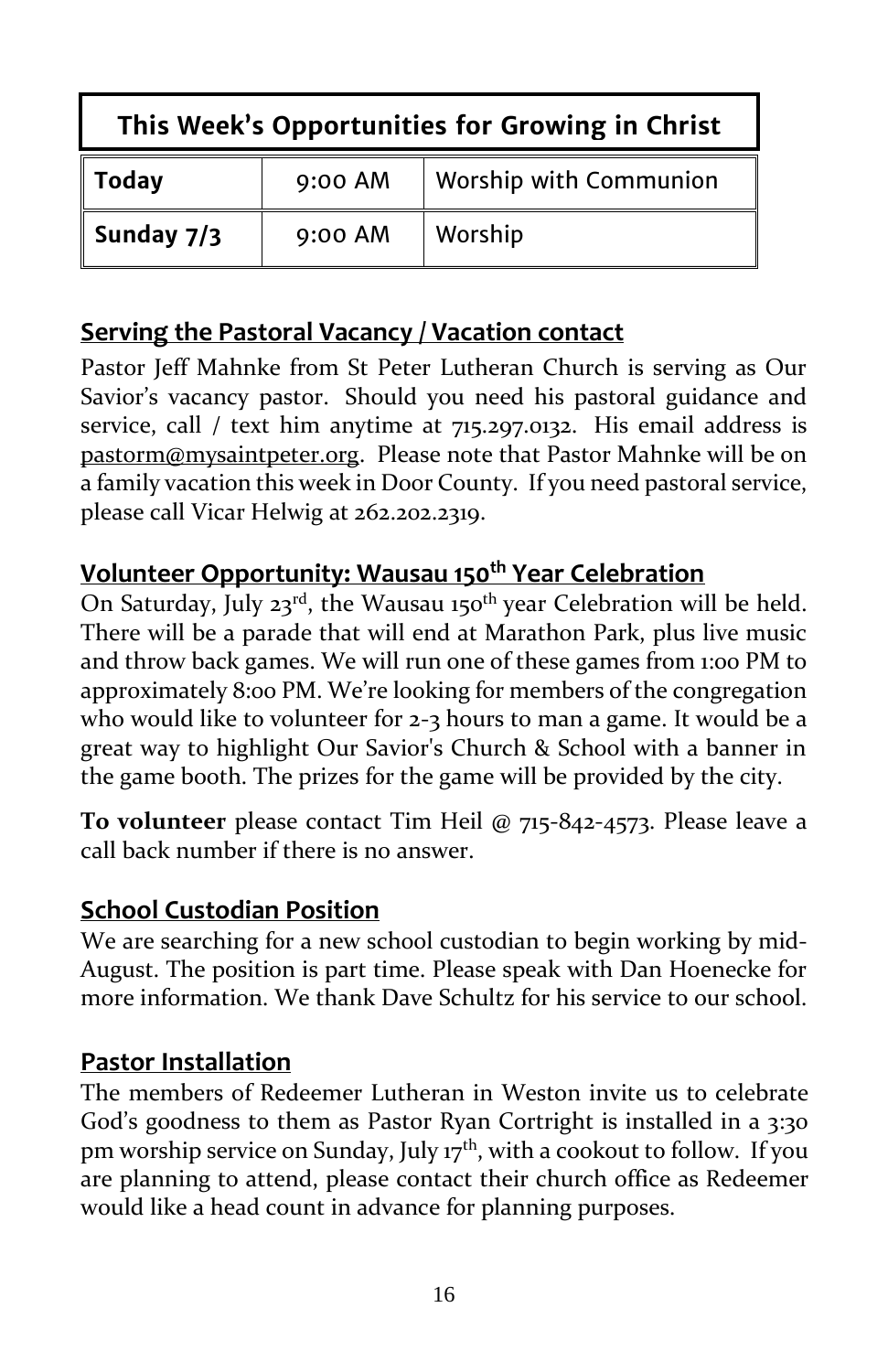#### **2022 WELS Night At American Family Field**

St. Peter's congregation is renting a 36 passenger Lamers motorcoach to travel to American Family Park in Milwaukee to watch the Brewers play the Pittsburgh Pirates on Friday, July 8<sup>th</sup>, at 7:10 pm. The bus will leave St. Peter Schofield Campus at 2:30 pm. Soon we should know the exact cost for admission ticket and transportation (likely \$58-70 per person). Currently, 16 people from St Peter are planning to go and 14 members of Immanuel of Mosinee. This means we have 6 extra seats for anyone else who would still like to attend. Please contact the St. Peter church office for information.

| Our Stewardship of God's Gifts: June 19, 2022 |                           |                 |                                 |                            |                               |  |
|-----------------------------------------------|---------------------------|-----------------|---------------------------------|----------------------------|-------------------------------|--|
| Weekly<br>\$11,550.00 \$265.00                | Vision                    | Debt<br>\$80.00 | Plate<br>\$20.00                | <b>Missions</b><br>\$85.00 | OS School<br>\$50.00          |  |
| <b>NLHS Tuition</b><br>\$15.00                | <b>NLHS Op</b><br>\$45.00 |                 | <b>WELS Schirshp</b><br>\$30.00 |                            | WI Luth Instit Min<br>\$10.00 |  |

**Attendance:** Sunday, June  $19 - 73$  online  $-15$  Total = 88

### **Acknowledgments**

Setting One from Christian Worship

Unless otherwise indicated, Scripture quotations are from The Holy Bible, New International Version®, NIV®. Copyright © 1973, 1978, 1984, 2011 by Biblica, Inc.TM Used by permission of Zondervan. All rights reserved worldwide.

Software distributed in partnership with Northwestern Publishing House. Created by Christian Worship: Service Builder © 2022 Concordia

Publishing House.